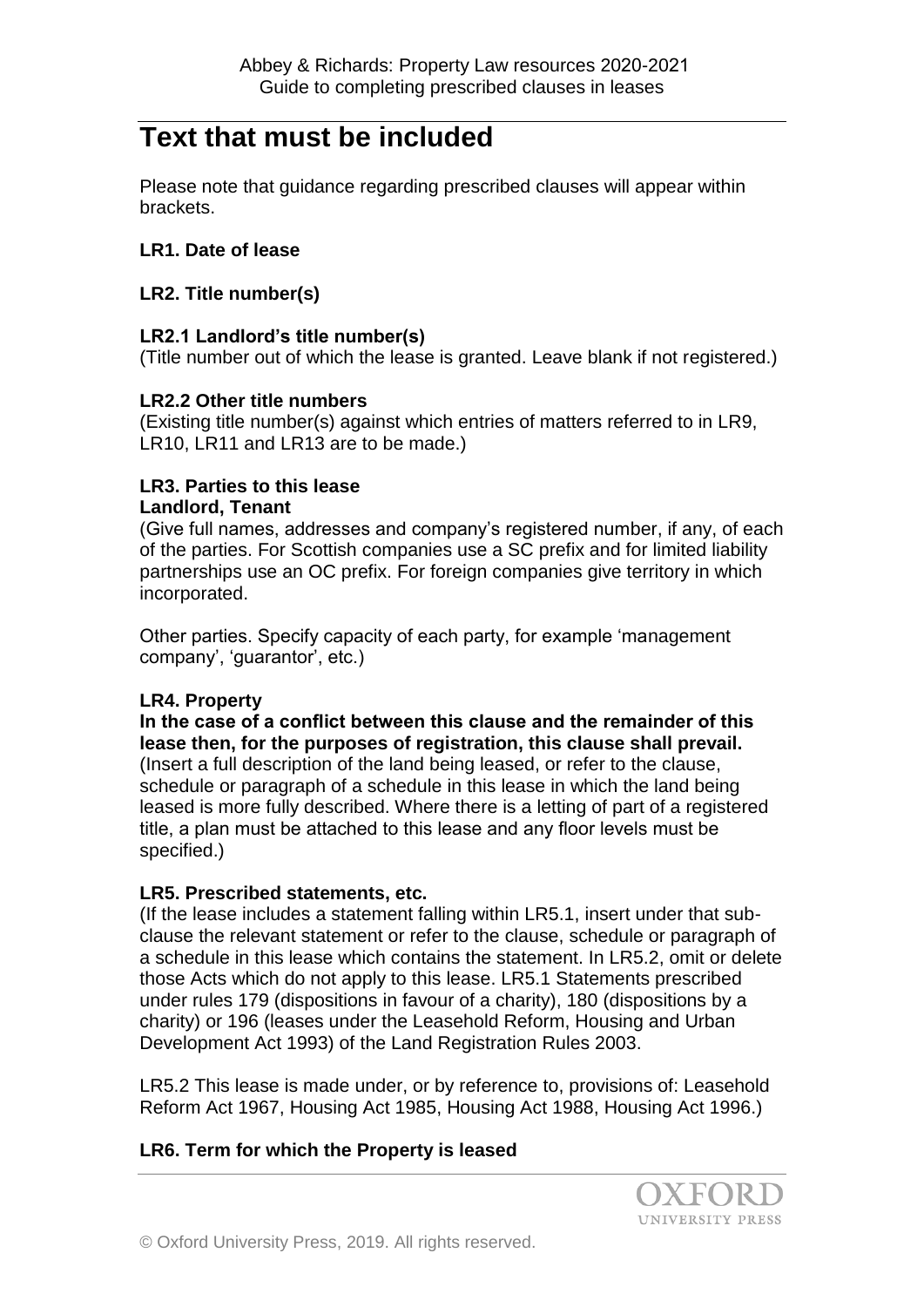(Include only the appropriate statement (duly completed) from the three options. NOTE: The information you provide, or refer to here, will be used as part of the particulars to identify the lease under rule 6 of the Land Registration Rules 2003.)

### **From and including /To and including (or)**

**The term as specified in this lease at clause/schedule/paragraph (or) The term is as follows:**

#### **LR7. Premium**

(Specify the total premium, inclusive of any VAT where payable.)

## **LR8. Prohibitions or restrictions on disposing of this lease**

(Include whichever of the two statements is appropriate. Do not set out here the wording of the provision.)

This lease does not contain a provision that prohibits or restricts dispositions. (Or) This lease contains a provision that prohibits or restricts dispositions.

## **LR9. Rights of acquisition, etc.**

(Insert the relevant provisions in the sub-clauses or refer to the clause, schedule or paragraph of a schedule in this lease which contains the provisions.)

**LR9.1 Tenant's contractual rights to renew this lease, to acquire the reversion or another lease of the Property, or to acquire an interest in other land**

**LR9.2 Tenant's covenant to (or offer to) surrender this lease**

# **LR9.3 Landlord's contractual rights to acquire this lease**

#### **LR10. Restrictive covenants given in this lease by the Landlord in respect of land other than the Property**

(Insert the relevant provisions or refer to the clause, schedule or paragraph of a schedule in this lease which contains the provisions.)

# **LR11. Easements**

(Refer here only to the clause, schedule or paragraph of a schedule in this lease which sets out the easements.)

# **LR11.1 Easements granted by this lease for the benefit of the Property**

## **LR11.2 Easements granted or reserved by this lease over the Property for the benefit of other property**

#### **LR12. Estate rentcharge burdening the Property**

(Refer here only to the clause, schedule or paragraph of a schedule in this lease which sets out the rentcharge.)

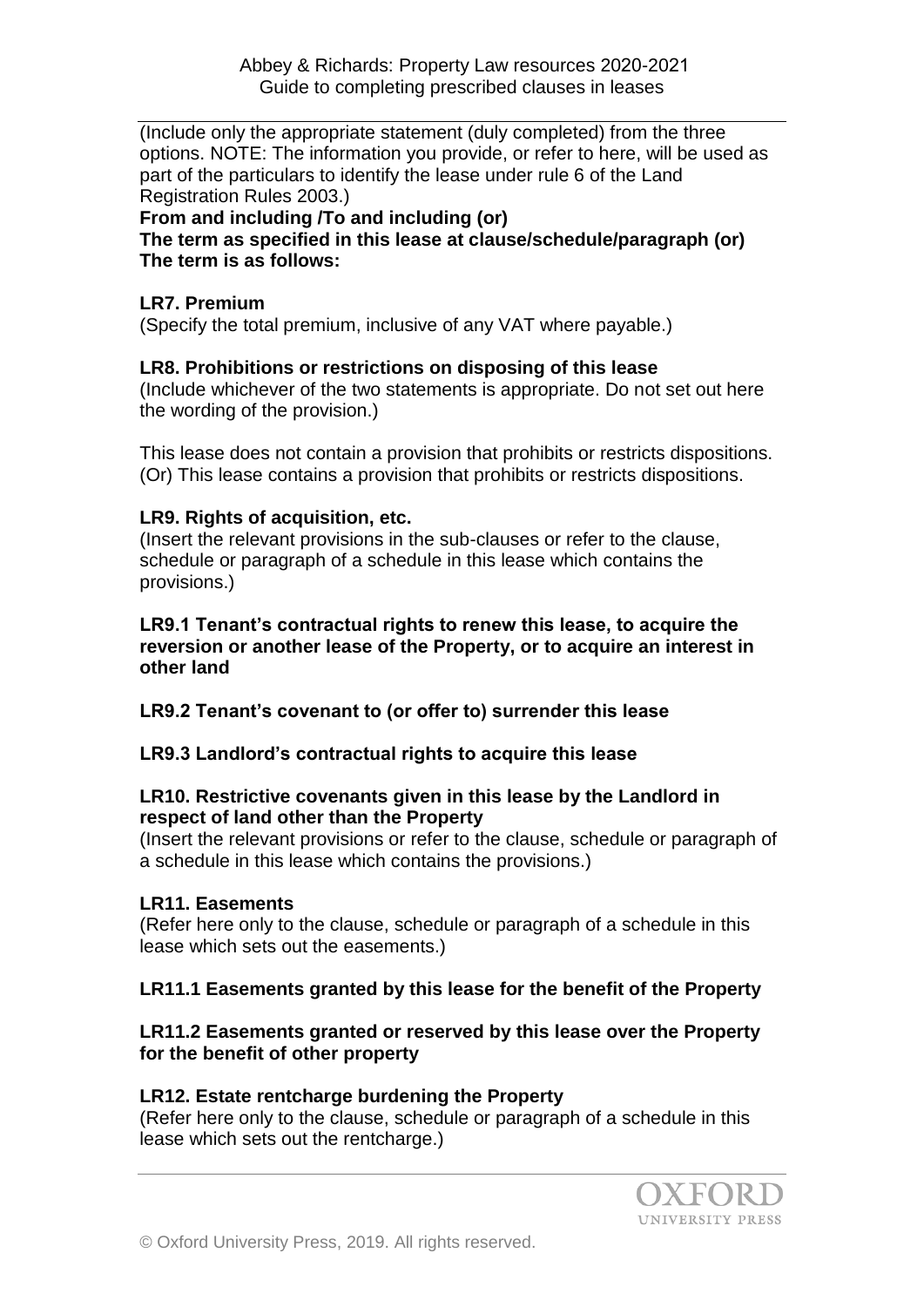## **LR13. Application for standard form of restriction**

(Set out the full text of the standard form of restriction and the title against which it is to be entered. If you wish to apply for more than one standard form of restriction use this clause to apply for each of them, tell us who is applying against which title and set out the full text of the restriction you are applying for. Standard forms of restriction are set out in Schedule 4 to the Land Registration Rules 2003.)

The Parties to this lease apply to enter the following standard form of restriction (against the title of the Property or against title number.)

#### **LR14. Declaration of trust where there is more than one person comprising the Tenant**

(If the Tenant is one person, omit or delete all the alternative statements. If the Tenant is more than one person, complete this clause by omitting or deleting all inapplicable alternative statements.)

The Tenant is more than one person. They are to hold the Property on trust for themselves as joint tenants. (Or)

The Tenant is more than one person. They are to hold the Property on trust for themselves as tenants in common in equal shares. (Or)

The Tenant is more than one person. They are to hold the Property on trust (complete as necessary).

| 1 July 2012                          |
|--------------------------------------|
| <b>LR2.1 Landlord's title number</b> |
| BK 457832                            |
| <b>LR2.2 Other title numbers</b>     |
| <b>None</b>                          |
| Landlord                             |
| Kevin John Edwards of 22 Long Lane   |
| <b>Blakey Cornshire BL2 4RT</b>      |
| <b>Tenant</b>                        |
| Samuel Bino and Marsha Alice Bino    |
| both of 4 Highland Terrace Blakey    |
| Cornshire BL5 7HU, trading as Bino   |
| Designs                              |
| In the case of a conflict between    |
| this clause and the remainder of     |
| this lease then, for the purpose of  |
| registration, this clause shall      |
| prevail.                             |
|                                      |

# **Prescribed clauses in lease**

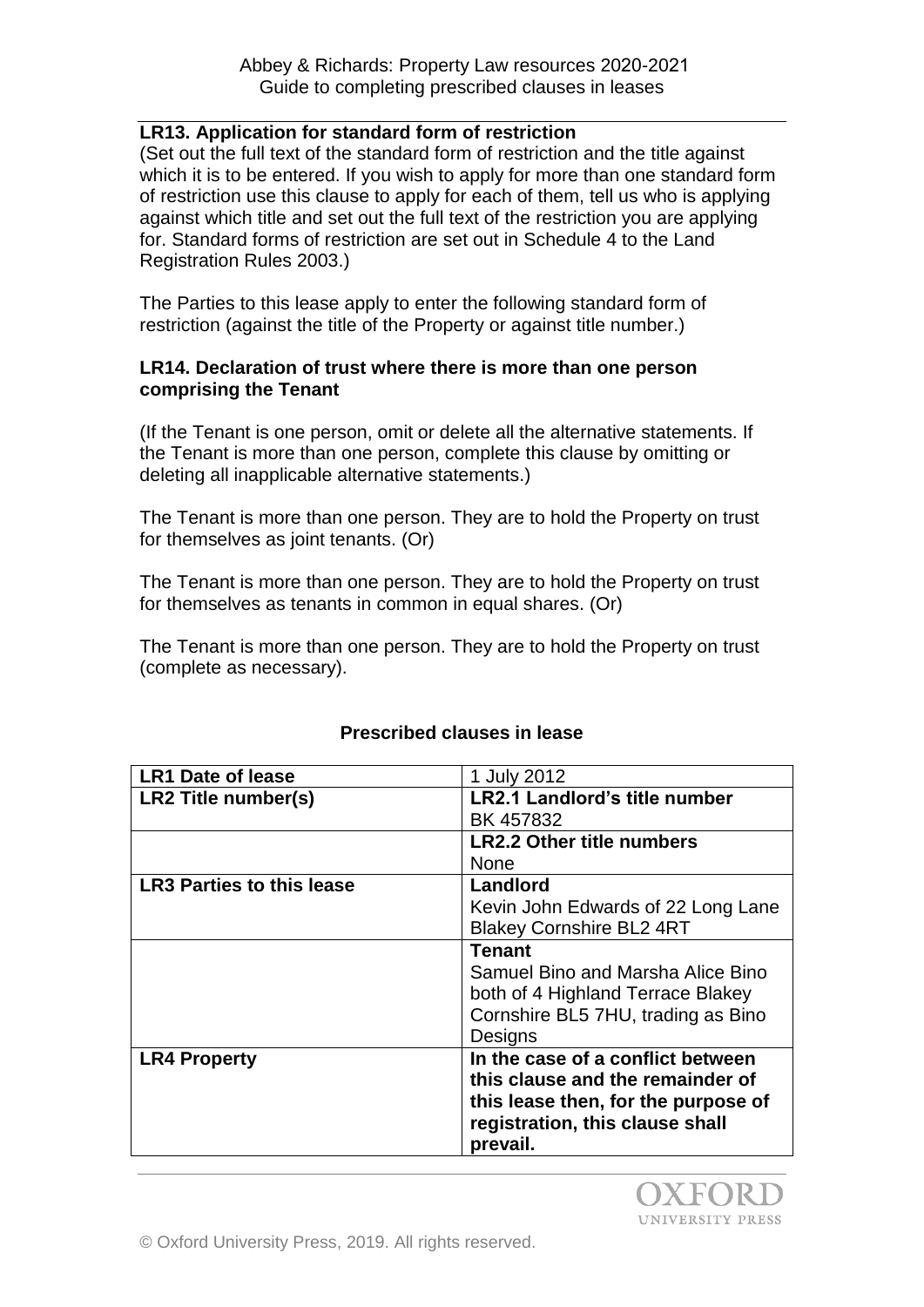|                                                             | All that office suite situate on the first<br>floor of Hobbs House 56 High Street |
|-------------------------------------------------------------|-----------------------------------------------------------------------------------|
|                                                             | Blakey Cornshire BL1 DEF as the                                                   |
|                                                             | same is described in Schedule 1 to                                                |
|                                                             | this lease and shown edged in red on                                              |
|                                                             | the plan attached hereto.                                                         |
| <b>LR5 Prescribed statements etc.</b>                       | None                                                                              |
| LR6 Term for which the Property is                          | From and including 1 August 2012 to                                               |
| leased<br><b>LR7 Premium</b>                                | and including 31 July 2021<br>None                                                |
| <b>LR8 Prohibitions or restrictions on</b>                  | This lease contains a provision that                                              |
| disposing of this lease                                     | prohibits or restricts dispositions                                               |
| LR9 Rights of acquisition etc.                              | <b>LR9.1 Tenant's contractual rights</b>                                          |
|                                                             | to renew this lease, to acquire the                                               |
|                                                             | reversion or another lease of the                                                 |
|                                                             | Property, or to acquire an interest                                               |
|                                                             | in other land                                                                     |
|                                                             | <b>None</b>                                                                       |
|                                                             | LR9.2 Tenant's covenant to (or                                                    |
|                                                             | offer to) surrender the lease                                                     |
|                                                             | <b>None</b>                                                                       |
|                                                             | LR9.3 Landlord's contractual rights                                               |
|                                                             | to acquire this lease                                                             |
|                                                             | None                                                                              |
| <b>LR10 Restrictive covenants given</b>                     | Restrictive covenants given by the                                                |
|                                                             |                                                                                   |
| in this lease by the Landlord in                            | landlord set out in Schedule 9 to this                                            |
| respect of land other than the                              | lease                                                                             |
| property<br><b>LR11 Easements</b>                           |                                                                                   |
|                                                             | <b>LR11.1 Easements granted by this</b><br>lease for the benefit of the Property  |
|                                                             | All those easements set out in                                                    |
|                                                             | Schedule 2 to this lease                                                          |
|                                                             | <b>LR11.2 Easements granted or</b>                                                |
|                                                             | reserved by this lease over the                                                   |
|                                                             | Property for the benefit of other                                                 |
|                                                             | property                                                                          |
|                                                             | All those easements set out in                                                    |
|                                                             | Schedule 3 to this lease                                                          |
| <b>LR12 Estate rentcharge burdening</b>                     | <b>None</b>                                                                       |
| the estate                                                  | The landlord, Kevin John Edwards,                                                 |
| <b>LR13 Application for standard form</b><br>of restriction | applies for the following restriction                                             |
|                                                             | against the title of the Property:                                                |
|                                                             | No disposition of the registered estate                                           |
|                                                             | (other than a charge) by the                                                      |
|                                                             | proprietor of the registered estate is                                            |
|                                                             | to be registered without a certificate<br>signed by a conveyancer that the        |